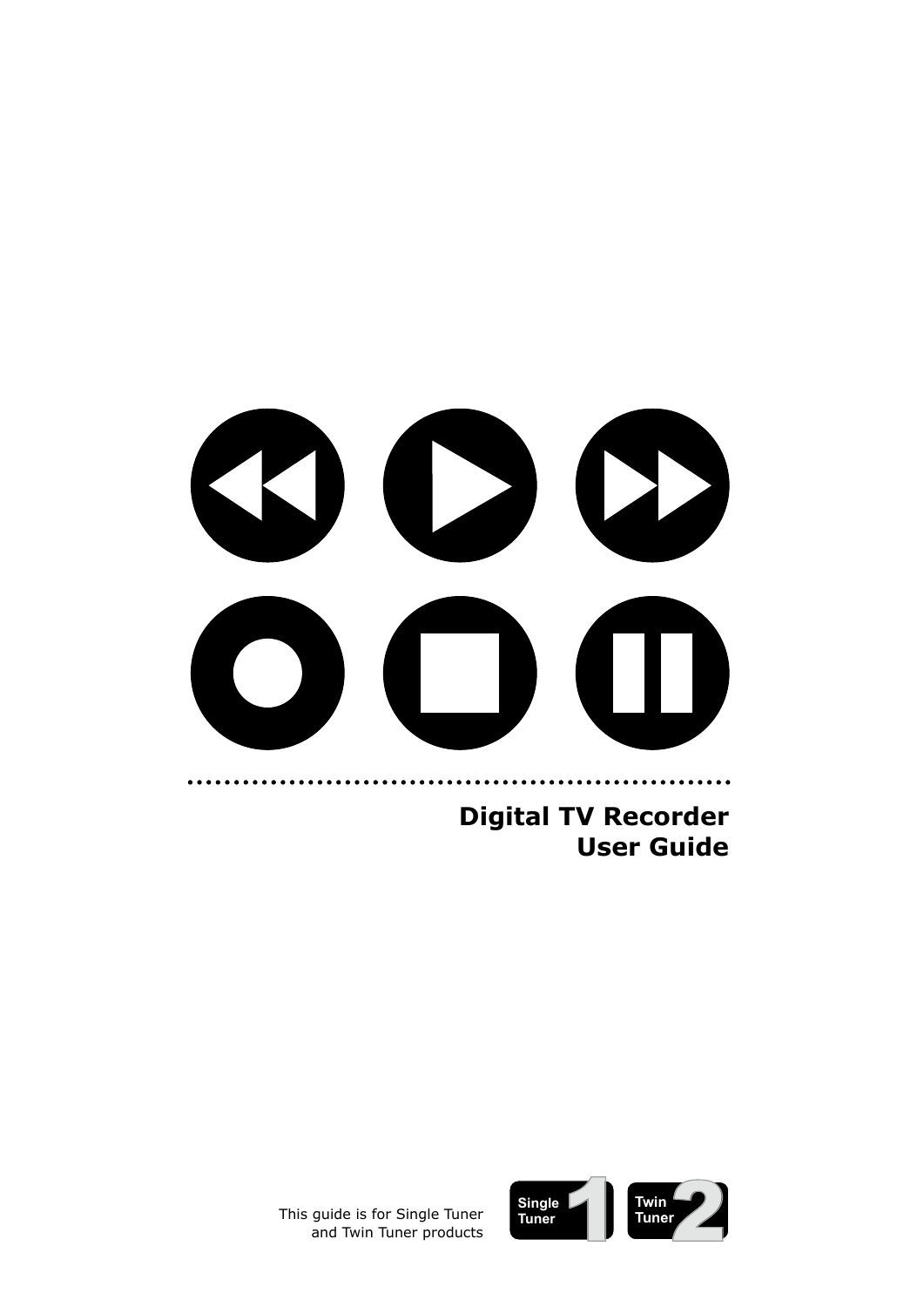## **Important care and safety advice Index of contents**

This Digital Recorder has been manufactured to meet international safety standards, but you must take care to operate it safely.

It is important that you read these safety instructions. If you have any doubts about the installation, operation or safety of this Digital Recorder, please contact us.

#### **Electrical warning**

- Your Digital Recorder contains a high voltage which is sufficient to cause a dangerous electric shock.
- Never remove the cover. There are no user-serviceable parts inside.
- Only use the power cable supplied (or manufacturer's replacement) with your Digital Recorder.
- Switch off the power supply from the mains wall socket before you connect or disconnect any equipment from the Digital Recorder.
- Never push anything into holes, slots or other openings in the case.

#### **Positioning the Digital Recorder**

- The Digital Recorder and cables should be placed so that they are not likely to be walked on or pinched by items placed upon or against them.
- The mains plug must be readily accessible and operable in order to disconnect mains power whenever required.
- Do not expose your Digital Recorder to direct sunlight or to extreme temperatures (above 40<sup>o</sup>C or below -5<sup>o</sup>C), high moisture levels or dust.
- Condensation may accumulate on the Digital Recorder if it is subjected to sudden changes in temperature. In this case, allow the Digital Recorder to rest for one hour before use.
- Do not block the ventilation holes of the Digital Recorder.
- Allow at least 10 cm on all sides of the Digital Recorder (including the top, but excluding the base) for ventilation.
- Do not place the Digital Recorder on an unstable surface or on a bed, sofa, rug, or similar surface as this may block air ventilation and cause it to overheat. Never place the Digital Recorder over a radiator or in an unventilated cabinet.
- Do not expose the Digital Recorder to drips or splashes and do not place any objects filled with liquids on the Digital Recorder.

#### **Cleaning**

Always disconnect from the mains supply before cleaning. Wipe with a lint-free cloth. Never use detergents, liquid cleaners or aerosol cleaners.

#### **Unplug when not in use**

• When not in use for an extended period, unplug the Digital Recorder from the mains outlet. Do not overload wall outlets and extension adaptors as this can result in a risk of fire or electric shock.

#### **Use only authorised servicing. If the following occur**

- Any of the cables or plugs are damaged
- Liquid has spilled onto, or objects have fallen into, the Digital Recorder
- The Digital Recorder has been dropped or the casing damaged
- The Digital Recorder does not operate normally

Carefully unplug the Digital Recorder from the electrical outlet and contact the store where you bought this Digital Recorder. Alternatively, contact our Digital Helpline.

| Setting up your Digital Recorder with a SCART cable  4 |
|--------------------------------------------------------|
|                                                        |
| Using your Digital TV Recorder for the first time  6   |
|                                                        |
|                                                        |
|                                                        |
|                                                        |
|                                                        |
| Record using the Programme Guide  8                    |
| Record using the Recording Scheduler 8                 |
|                                                        |
| Managing your recorded programmes 9                    |
|                                                        |
|                                                        |
|                                                        |
| Channel Setup and Channel Organiser12                  |
| Using parental controls to block channels12            |
| Channel Tuning - scanning for channels13               |
|                                                        |
| Using Interactive TV and Teletext13                    |
|                                                        |
| Understanding the messages on your Digital Recorder14  |
|                                                        |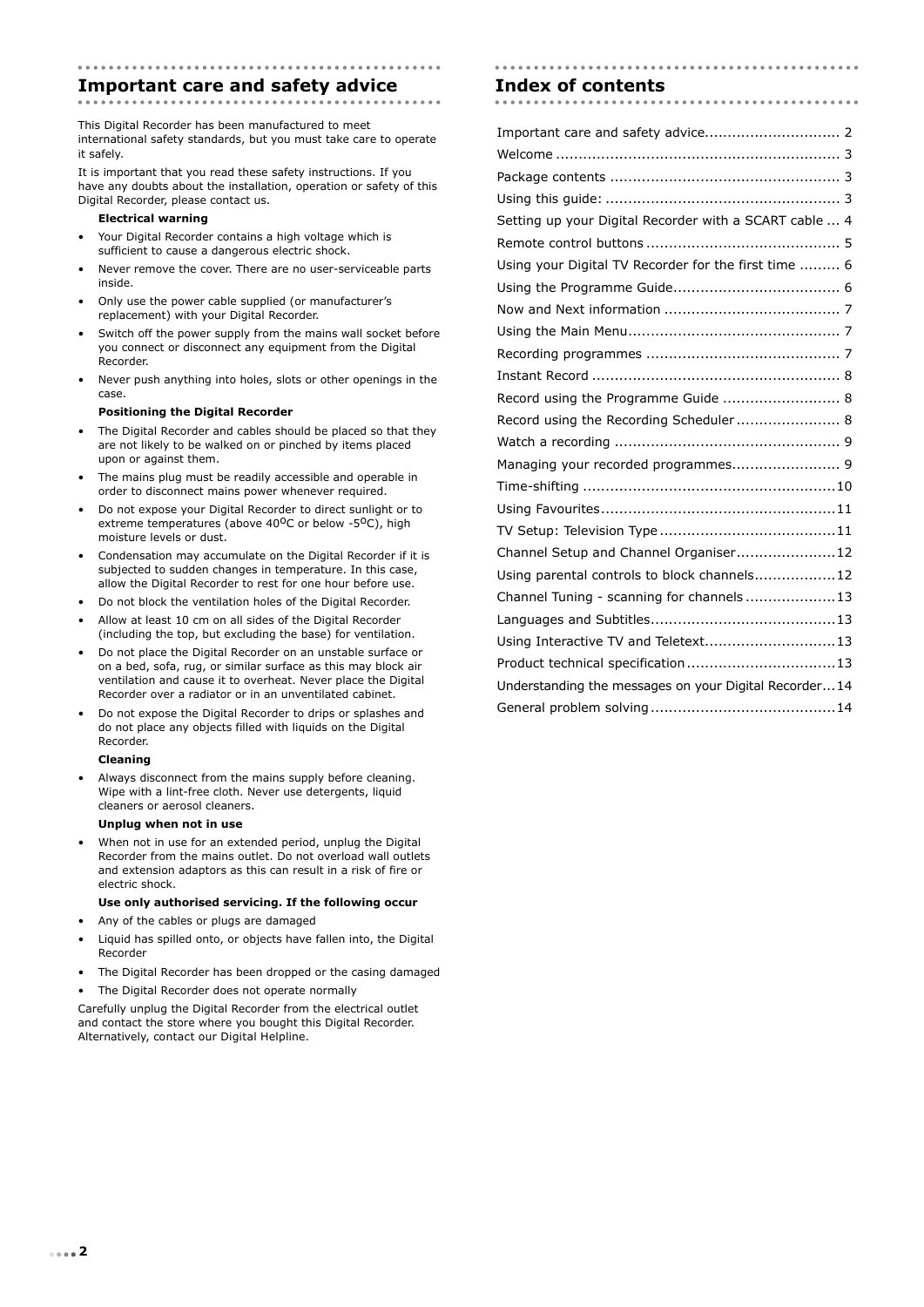#### **Welcome**

Thank you for buying this Digital TV Recorder.

This product allows you to enjoy Digital TV on any television, and record your favourite programmes at the touch of a button.

#### **This user guide covers both single and twin tuner products.**

**Please note: twin tuner Digital TV Recorders let you watch one channel while recording another, single tuner versions don't. To eliminate confusion, specific single and twin tuner functionality will be denoted by the following icons.**



Your Digital Recorder is simple to install - please follow the installation instructions carefully.

Before you begin, make sure you have easy access to the connectors on your TV and any other connected equipment.

Please take the time to read the safety instructions before setting up your Digital Recorder.

This Digital Recorder has been manufactured to meet international safety standards, but you must take care to operate it safely.

If you have any doubts about the installation, operation or safety of this Digital Recorder, see the Helpline details section towards the rear of this guide.

# **Package contents**

- $(1)$  Digital Recorder
- $(2)$  Remote control plus two batteries (AAA/LR03)
- $(3)$  SCART cable  $*$
- $(4)$  Power cable
- $(5)$  RF (coaxial) cable  $*$

\* Not included with some models.



# **Using this guide:**

We hope you find this Digital Recorder easy to set up and use. To make this user guide as clear as possible, we have designed it so that …

• Instructions that you need to follow are preceded by a bullet point - just like this sentence.

#### **Important information will be in bold text just like this sentence.**

When you have to press a specific button on your remote control, it is written between brackets [like this].

Useful hints and tips are shown in a box like this.

*Specific single and twin tuner information will be written in italics - just like this sentence.*

**If you have any problems with this product, you will find most common solutions towards the back of this guide.**

**If you have a Pay TV card DO NOT INSERT IT until you have reached the section 'Using your Digital Recorder for the first time' or have finished scanning for channels.**\* \* Applies only to models with a card slot.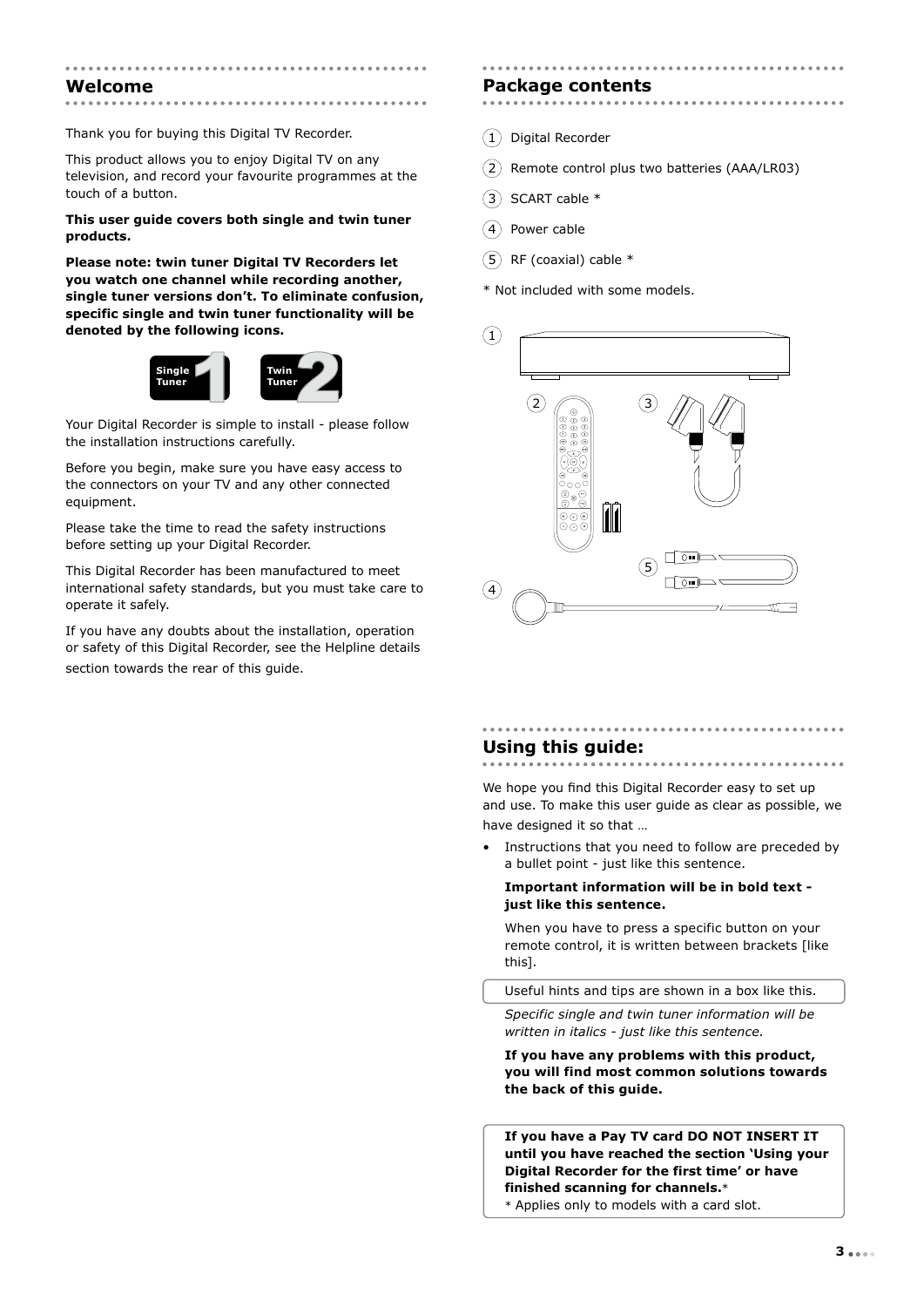# **Setting up your Digital Recorder with a SCART cable**

#### **You need a free SCART socket on your TV to set up your Digital Recorder.**

SCART connections offer the best picture and sound quality. They can also tell your TV when the Digital Recorder is switched on and off and whether widescreen pictures are being broadcast.

Before you begin, make sure you have easy access to the connectors on your TV and any other connected equipment.

#### å **Unpack the Digital Recorder:**

- Unpack the Digital Recorder and check there are no parts missing. Use the Package contents page as a reference.
- Choose a suitable location for the Digital Recorder. Make sure it will have sufficient ventilation and is not exposed to direct sunlight, heat, humidity or water. Make sure you can 'see' it with the remote control.

#### $\Theta$  Insert remote control batteries:

- Open the remote control battery compartment on the underside of the remote control.
- Insert the batteries supplied in the direction indicated inside the compartment.
- Refit the compartment cover.

### é **Connect your aerial to the Digital Recorder:**

- Make sure your TV is switched off, together with any other equipment you are connecting to.
- Insert the cable from your aerial into the Digital Recorder socket marked 'Aerial'.

### è **Connect the SCART cable:**

Choose the option below that best suits your TV (and VCR/DVD, if you have one). If you need a longer SCART cable, you can buy one at most TV retailers.

# **Option 1: connecting to a TV only**

• Connect the SCART cable between the 'SCART1: TV' socket on your Digital Recorder's rear panel and your TV's SCART socket.

#### **If you want to watch a terrestrial channel whilst recording a digital channel you should:**

• Connect the RF cable between the 'RF, TV, DVD' socket on the Digital Recorder and the RF socket on your TV (where you would normally connect the aerial).

# **Option 2: connecting to a TV and VCR/DVD**

- Connect the SCART cable between the 'SCART1: TV' socket on the back of your Digital Recorder and your TV's SCART socket.
- Connect another SCART cable between the 'SCART2: VCR/DVD' socket on your Digital Recorder and the SCART socket on your VCR/DVD. (Refer to your VCR/DVD user guide if necessary.)

#### **If you want to watch a terrestrial channel whilst you're recording a digital channel you should:**

- Connect the RF cable between the 'RF, TV, DVD' socket on the Digital Recorder and the RF input socket on your VCR/DVD. (Refer to your VCR/DVD user guide if necessary.)
- If there isn't already one in place, connect a second RF cable between the RF output on your VCR/DVD and the RF input socket on your TV. (Where you normally connect the aerial.)

#### ê **Connect the power cable:**

- Make sure the mains outlet is switched off.
- Insert the power cable into the socket on the Digital Recorder and insert the mains plug into the mains outlet.

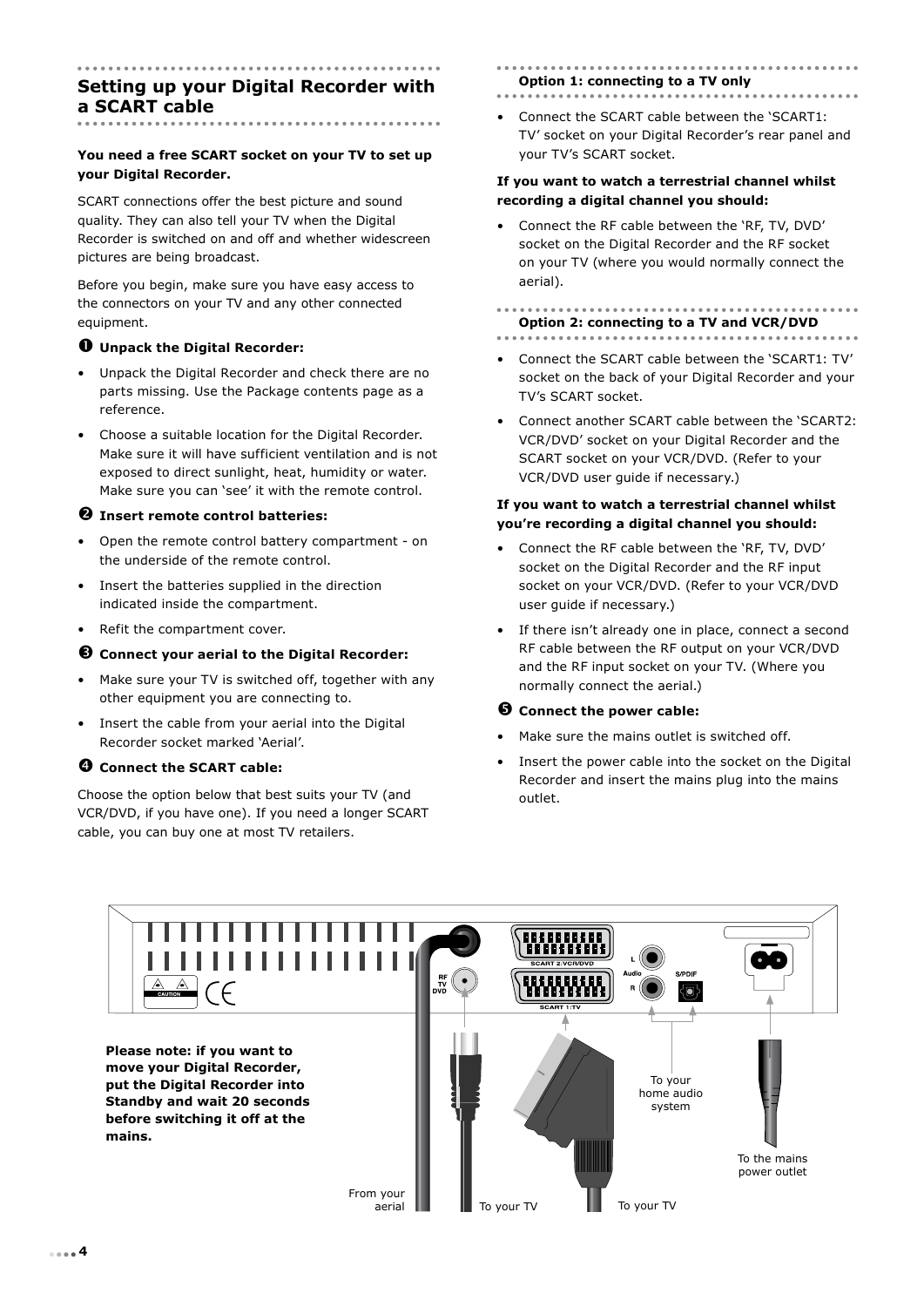# **Remote control buttons**

.................



| $\bigcirc$ POWER Switches the system between standby and power on.                                                                                                   |
|----------------------------------------------------------------------------------------------------------------------------------------------------------------------|
| <b>Numbers 0 to 9</b> Press these to select a TV channel, then press [OK].<br>For two or three-digit channels, press the buttons in<br>succession.                   |
| <b>SWAP</b> Switches between the current and the previously viewed<br>channel.                                                                                       |
| <b>SUB(titles)</b> Opens the Subtitles menu.                                                                                                                         |
| MENU Opens the Digital Recorder Main Menu.                                                                                                                           |
| <b>GUIDE</b> Shows the TV Guide, also often called the Electronic<br>Programme Guide (EPG).                                                                          |
| A and V arrows Moves up/down through the list of channels. Also used to<br>select menu options.                                                                      |
| < and > arrows (when EPG displayed) moves between Now and Next<br>programme information. Also used to change menu<br>options and to Skip through a recording.        |
| OK. Confirms choices in menus.                                                                                                                                       |
| <b>TEXT</b> Displays digital Teletext, where available.                                                                                                              |
| <b>EXIT</b> Clears on-screen information or closes an open menu.                                                                                                     |
| <b>Colour Buttons</b> The red, green, yellow and blue buttons are used when<br>selecting menus, help functions and for interactive and<br>digital text applications. |
| VOL+/- Raises/lowers the audio output of the Digital Recorder.                                                                                                       |
| ※ MUTE Turns off/on the audio output from the Digital Recorder.                                                                                                      |
| <b>INFO</b> Provides additional information about the current<br>programme.                                                                                          |
| <b>TV/AV</b> Swaps between the analogue and digital inputs (where<br>applicable).                                                                                    |
| ▶ PLAY Start playback of a time-shifted or recorded programme,<br>opens recorded programmes list.                                                                    |
| >> FAST-FORWARD. Forward search through a time-shifted or recorded<br>programme.                                                                                     |
| <b>44 REWIND</b> Backward search through a time-shifted or recorded<br>programme.                                                                                    |
| RECORD. Record current programme.                                                                                                                                    |
| <b>STOP</b> Stop recording or playback.                                                                                                                              |
| <b>PAUSE</b> Pause recording or playback.                                                                                                                            |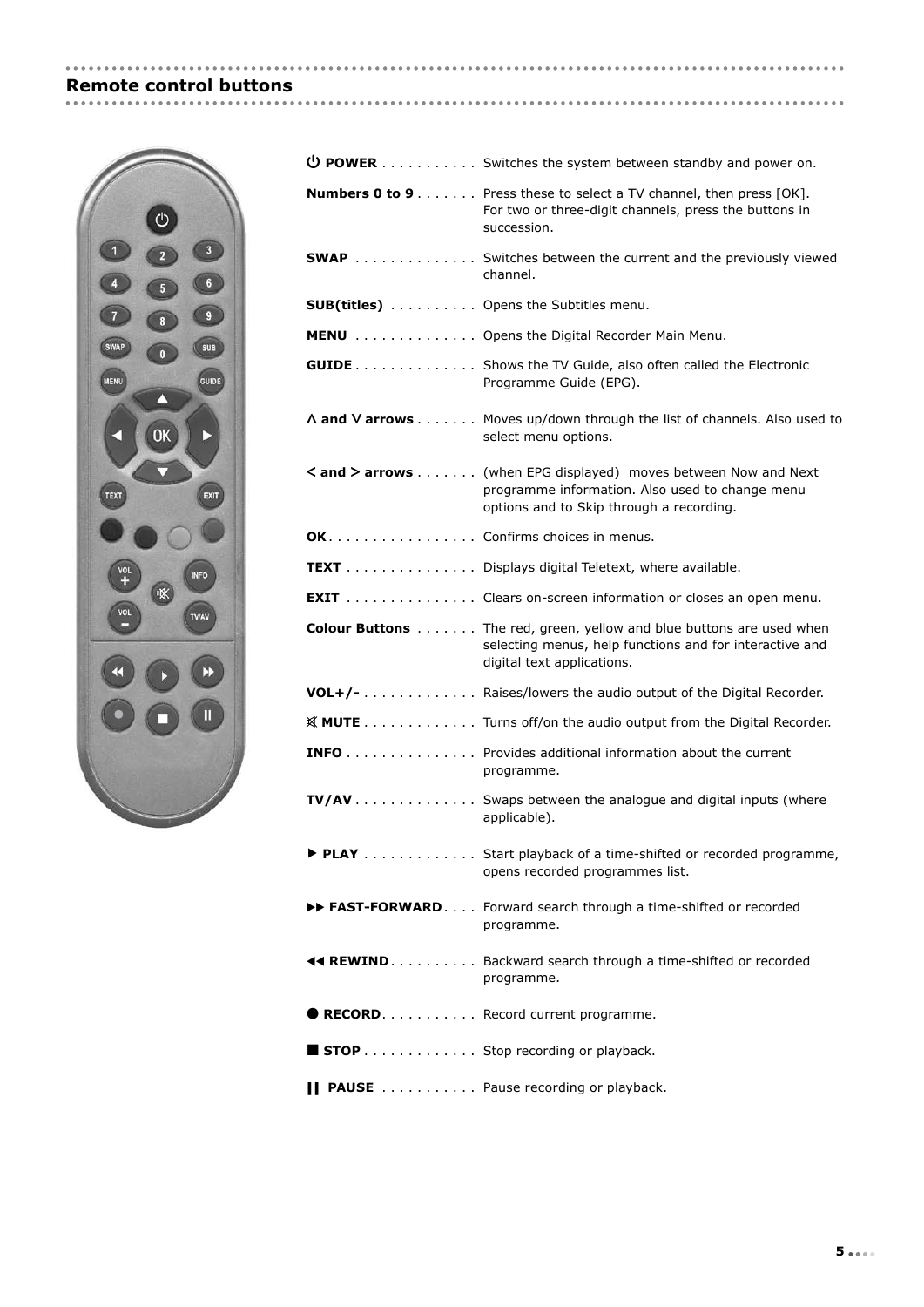# **Using your Digital TV Recorder for the first time**

#### **Switch on your TV:**

- Switch on your TV and the mains outlet for the Digital Recorder.
- Wait until "--:--" is displayed on the Digital Recorder's display.
- Press [ $\bigcup$ ] on your Digital Recorder's remote. The green Power light should light up on the front panel of the Digital Recorder.
- Your TV should switch to the Digital Recorder automatically.
- After approximately 10 seconds, the image below will appear.
- Press [OK] on your Digital Recorder's remote control to begin searching for digital channels.



As channels are found, their names are listed on the TV screen.

When the scan has finished, the Digital

Recorder will automatically switch to the first channel in the list.

**Full Scan Replace Existing Channels** 

Provide

You can now explore and enjoy the channels available on your Digital TV service.

### **If you have a Pay TV card, please register it before attempting to use it. Then follow the installation instructions supplied with the card.**\*

\* Applies only to models with a card slot.

**If you cannot see the picture, refer to the General problem solving section towards the end of this guide.** 

#### **Using Standby:**

When you're not watching TV, you should set your Digital Recorder to Standby.

#### **To do this:**

• Press  $[\mathbf{\Theta}]$  to switch between ON (green POWER light on and the channel number displayed) and Standby (green POWER light off and 24 hour clock displayed).

If you plan to leave your Digital Recorder unattended for a long period, put the Digital Recorder into Standby and wait 20 seconds before switching it off at the mains.

#### **Changing channels:**

Press [ $\wedge$ ] or [ $\vee$ ] on your Digital Recorder remote control to 'hop' through the channels.

**The [SWAP] button lets you keep an eye on two TV channels by switching between the current channel and the last channel you watched for more than 5 seconds - so you can 'hop' between the two channels.**

#### **To choose a particular channel:**

- Press one of the buttons [0] to [9], then press [OK].
- To select 2 or 3 digit channels (10 to 999), press the number buttons required in succession, then press  $[OK]$ .
- If you do not press [OK], the Digital Recorder will change to the selected channel after approximately 1 second.

As well as using the remote control to operate your Digital Recorder, you can also use the buttons on the Digital Recorder's front panel. To use the front panel buttons, press the [MENU] button and follow the on-screen instructions.

# **Using the Programme Guide**

The Programme Guide shows a full list of available channels and programmes for up to 8 days (after 8 days the screen will not show any information).



When you select Programme Guide, the channel you are watching appears as a small inset screen.

#### **To view the Programme Guide:**

- Press the [GUIDE] button.
- Press  $[\wedge]$  or  $[\vee]$  to scroll through the list of channels.
- To scroll through the programmes press  $\lceil \leq \rceil$  or  $\lceil > \rceil$ .
- To scroll forwards one day at a time, press [BLUE]. To scroll backwards, press [YELLOW].

To preview another (currently showing) programme in the small inset screen, press [INFO].

To display an active favourites list, press [GREEN].

- To record the selected programme press the RECORD [�] button.
- To view the highlighted programmes, press [OK].
- To exit the Programme Guide without changing channel, press [EXIT], [GUIDE] or the [RED] button.

Press and hold  $[\wedge]$  or  $[\vee]$  to page up and page down.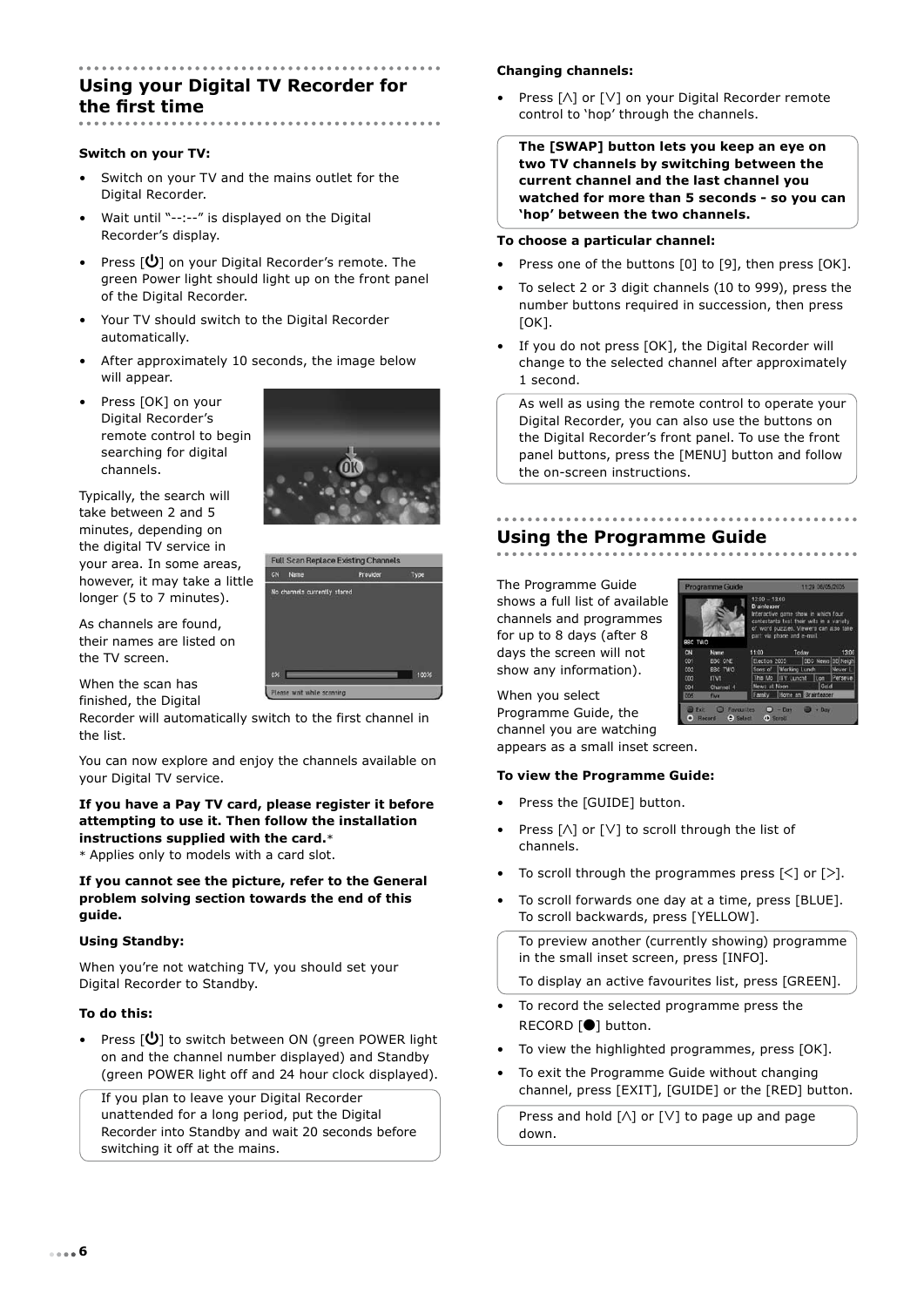#### **Now and Next information**

Now and Next gives you information on the current and next programmes on each channel.

• To open the Now/Next menu press [INFO]. This displays information on the programme showing Now.



- To see information on the programme showing Next, press  $[>].$
- To change the channel you want information for press  $\lceil \wedge \rceil$  or  $\lceil \vee \rceil$ .
- To watch the highlighted channel press [OK].
- To exit the Now/Next menu without changing channel press [EXIT].

#### **Using the Main Menu**

The Main Menu lets you choose and change a wide range of your Digital Recorder's features.



Menu, press [MENU]. **The menu options are:**

• To access the Main

**Recorded programmes list** - this lets you save, rename, delete or watch your recorded programmes.

**Record** - this lets you record the current programme or schedule a recording.

**Programme Guide** - this shows a list of programmes covering 8 days.

**Languages** - when a programme is broadcast in multiple languages, this lets you choose the language you listen to and on-screen text or subtitles that are displayed.

**Favourites** - helps you move quickly between your favourite TV channels. You can have up to 10 Favourites lists.

**System Setup** - this lets you change how programmes are displayed on your TV (widescreen 16:9 or normal 4:3), organise channels, set parental controls and view the software version running on your Digital Recorder. It also lets you set the Skip duration and change the name of recorded programmes.

# **Recording programmes**

### **Please note: Single Tuner Digital TV Recorders boast many of the features and functions of the Twin Tuner product. There is, however, one**



**important difference:**

*When recording on a Single Tuner Digital TV Recorder, you can't change to another channel without stopping the recording.*



*Twin tuner Digital TV Recorders let you watch one channel while recording another. They also let you record two channels simultaneously whilst playing a previous recording.*

The hard disk in your Digital Recorder has lots of recording space, and lets you record radio channels as well as TV channels.

There are three different ways to record programmes:

**Instant record** – you can record the channel you're watching at the touch of a button.

**Record using the Programme Guide - you can use** the 8-day Programme Guide to quickly choose the programmes you wish to record.

**Record using the Recording Scheduler** – you can use the Recording Scheduler menu to enter the channel, date and time you wish to record.

**Please note: the Digital Recorder will add approximately one minute to the beginning of a recording, and a further five minutes to the end of the recording (unless another recording follows immediately after) in case the programme being recorded starts early or over runs slightly.**

#### **What the lights on the front of the Digital Recorder mean:**

When a programme is being recorded the RECORD light will switch on.

When a recorded programme is being played back the PLAY light will switch on.

When a programme is being time-shifted the RECORD light will flash.

When a programme is being recorded, and a recorded programme is being watched at the same time, both the PLAY light and the RECORD light will switch on.

#### **Recording Information**

Whilst watching a recording, you can view information about the recording.

To view Recording Information:

- Press [INFO] and the Recorded Programme Information banner will open.
- Press [INFO] again to close the information banner.



*• When recording two programmes simultaneously, you can switch between them by pressing [ᐸ] or [ᐳ] and then [OK] in the Recording Information banner.*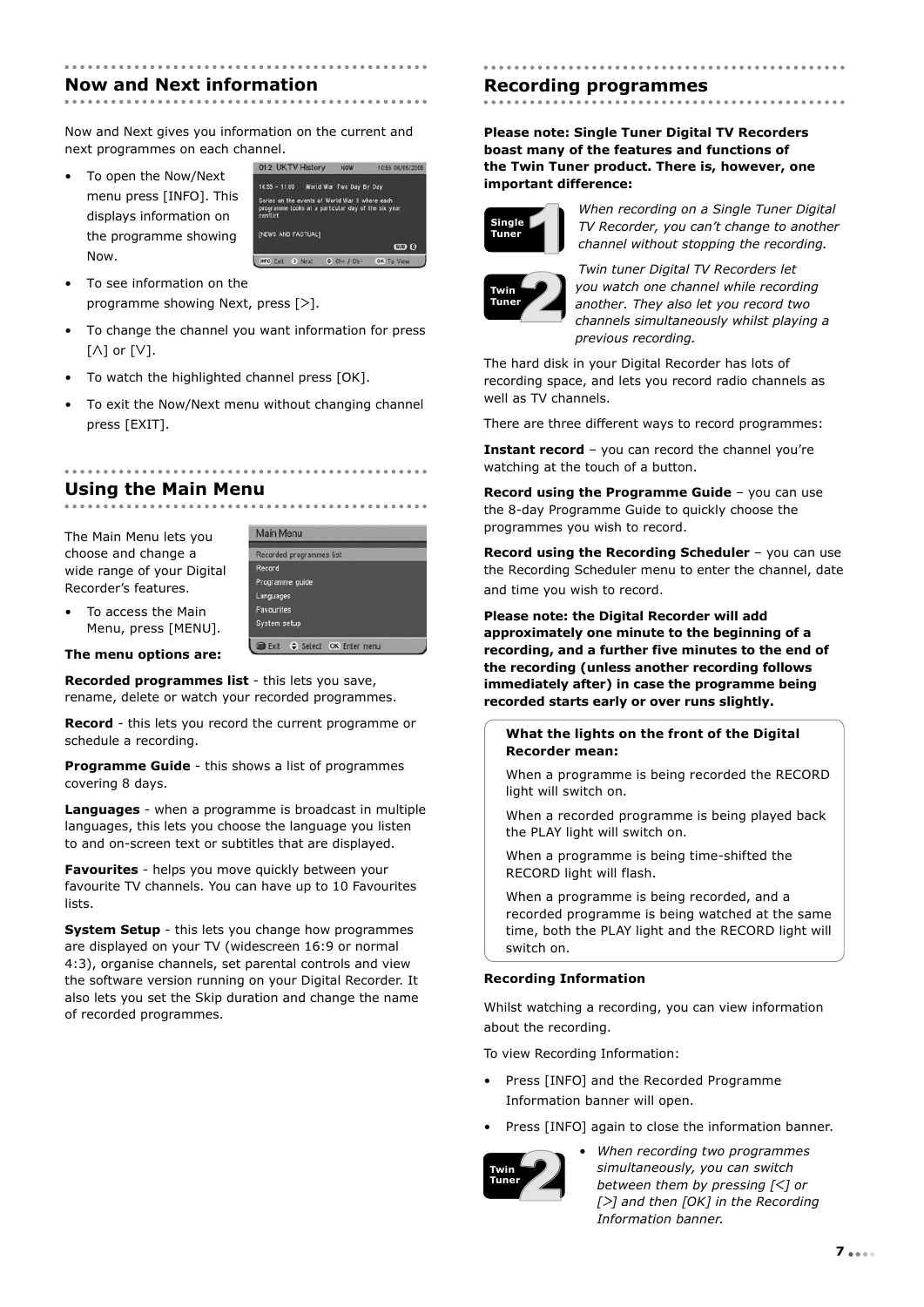### **Instant Record**

To record a programme that you're watching or that is about to start:

- Press the RECORD [<sup>0</sup>] button. The Start a Recording menu will open.
- Choose, where appropriate, how much of the programme you'd like to record.

| Start a Hecording                 |                                                              | <b>IS TO A LONG COPY</b> |
|-----------------------------------|--------------------------------------------------------------|--------------------------|
| $1235 - 13205$<br>Record duration | Neighbours<br>$30 (+5)$ mins                                 |                          |
| Record entire programme           |                                                              |                          |
| Record remainder of programme     |                                                              |                          |
|                                   | Earlier programmes are available, press (1) to find out more |                          |
| Cancel <b>Cancel Confirm</b>      |                                                              |                          |

• To begin recording, press the [OK] button.

**Please note: the Digital Recorder will add approximately one minute to the beginning of a recording, and a further five minutes to the end of the recording (unless another recording follows immediately after) in case the programme being recorded starts early or over runs slightly.**

If [OK] is not pressed within 10 seconds, the recording menu will clear and the recording will be cancelled.

#### **To stop/cancel a recording:**

Press the STOP [ $\blacksquare$ ] button and follow the on-screen instructions.

While recording it is also possible to watch a previously recorded programme.

#### **To watch a recorded programme:**

- Press [MENU] and then press [OK].
- Select the programme you want to watch.
- Press [OK] to start playback.

# **Record using the Programme Guide**

The easiest way to schedule a recording is by using the Programme Guide. This lets you review 8 days of programmes and quickly choose the ones you wish to record.

If you need to record a programme beyond the 8 days shown in the Programme Guide, you should set the recording using the Recording Scheduler – see the next section.

#### **Record using the Programme Guide:**

- Press [GUIDE] to open the Programme Guide.
- Press  $[\langle , \rangle, \wedge, \vee]$  to highlight the programme you wish to record.
- Press the RECORD [<sup>1</sup>] button.

#### **If a programme you want to record is, for example, broadcast either side of the news, you must set the Programme Guide to record after the break as well.**

The chosen programme will be highlighted in red and will be added to your Recording Schedule.

To edit a scheduled recording or record a series of programmes, or to record subtitles, see the section 'Record using the Recording Scheduler'.

While watching a programme you're recording, you can adjust the recording duration by pressing the RECORD [�] button to open the Adjust Recording menu.

# **Record using the Recording Scheduler**

#### **Using the Recording Scheduler:**

- Press [MENU] to open the Main Menu.
- Press [V] to highlight Record and press  $[OK]$ .



- Press [ $V$ ] to highlight Recording Scheduler and press [OK].
- Press  $[V]$  to highlight a free event or an event you wish to edit and press [OK].
- Press  $[\leq]$  and  $[\geq]$  to select the required channel number.
- Press  $[V]$  to highlight 'Date' and press  $[\leq]$  and  $[\geq]$  to change the date, or enter a date directly using the buttons [0-9].
- Press  $[V]$  to highlight 'Time' and press  $[\leq]$  and  $[\geq]$ to change the time or use the buttons [0-9] to type in the time directly. (Use the 24 hour clock: eg for 5:30pm type 1730.)
- Press [V] to highlight 'Duration' and use the number buttons [0 - 9] to type in the length of the programme (01:30 = 1.5 hours) or use  $\lceil \leq \rceil$  and  $\lceil \geq \rceil$ to change the duration.
- Press [V] to highlight 'Repeat'. Press [>] to choose from daily, weekly, Mon to Fri or Mon to Sat. If your programme is not part of a series leave 'Repeat' set to 'No'.
- Press [V] to highlight 'Subtitles' and press [>] to choose 'yes' or 'no'. Please note that some channels or programmes do not have subtitles.

#### **Please note: you must switch on Subtitles in the Languages section of the Main Menu in order to record them.**

- Press [OK] to store Scheduled Recording.
- To close the menu press [EXIT].

**The selected programmes will be highlighted in red in the Programme Guide. If you schedule daily, weekly, etc, the recording will be highlighted in brown in the Programme Guide. Please note: The recording is governed by time, not broadcast. If the TV schedule changes, you will have to reset your recording in the Recording Scheduler.**

- To return to the previous menu, press [RED].
- To exit to TV, press [EXIT].

Press and hold  $[\wedge]$  or  $[\vee]$  to page up and page down.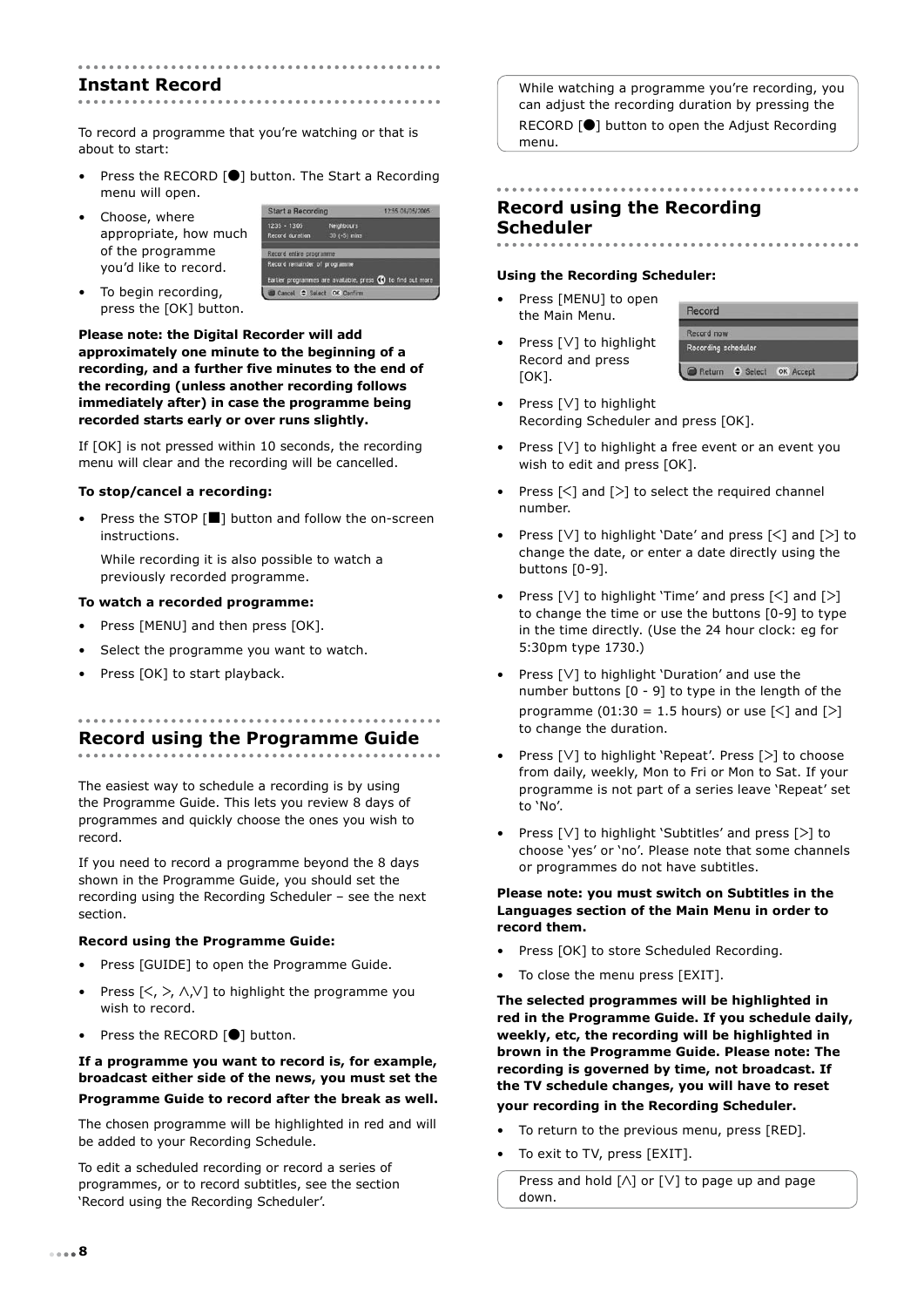### **Watch a recording**

Your Digital Recorder keeps a list of your recordings. It contains information about each programme, its duration and when it was recorded.

#### **To watch a recorded programme:**

• Press [MENU], highlight Recorded Programmes List and press the [OK] button.

A quick way to open the Recorded Programmes List is to press PLAY [▶].

- Press  $[V]$  until the recording you wish to watch is highlighted.
- If you wish to preview the recording in a  $\frac{1}{4}$  screen window, press [INFO].
- To watch a highlighted recording press the [OK] button.

#### **Fast-forward [**��**] through a recording:**

While watching a recording, you can fast-forward through the programme.

#### **To fast-forward:**

- Press FAST-FORWARD [ $\blacktriangleright$ ].
- Press FAST-FORWARD [>>] again to step up through the fast-forward speeds (x3, x6, x12, x24, x48).
- Slow down the speed of fast-forward playback by pressing the REWIND [��] button.
- Fast-forward will continue until you press PLAY [▶], PAUSE [*II*] or STOP [■] or until you reach the end of the recording. When you reach the end of the recording, the Recorded Programme List will open.

#### **Rewind [**��**] through a recording:**

While watching a recording, you can rewind through the programme.

#### **To rewind:**

- Press REWIND [44].
- Press REWIND [44] again to step up through the rewind speeds (x3, x6, x12, x24, x48).
- Slow down the speed of rewind playback by pressing the FAST-FORWARD [��] button.
- Rewind will continue until you press PLAY [▶], PAUSE [1] or STOP [■] or until you reach the beginning of the recording, when it will pause.

#### **Skip**

Whilst watching a recording you can skip forward (through adverts for example) in 30 second, 1, 2, 3, 5 and 10 minute blocks.

#### **To set the Skip duration:**

- Press [MENU], highlight System Setup and press  $[OK]$ .
- Highlight Recorded Programme option and press [OK].
- Highlight Skip duration and press [OK].
- Toggle left and right to change the skip duration.

#### **To skip:**

- Press  $[>]$  once to skip forward by the set Skip duration. (If, for example, you set the record duration to 2 minutes it will skip forward by 2 minutes. Alternatively, press  $\lceil \leq \rceil$  once to skip back by 2 minutes.
- Press [>] **twice** to skip forward 4 minutes and so on.

#### **Pause playback:**

• To pause a recording playback press PAUSE [ $\blacksquare$ ]. You may then press PLAY [▶] to resume playback, or choose one of the other playback options: fastforward, rewind or stop.

#### **Stop playback:**

• To stop a recording playback press STOP  $[\blacksquare]$ , then follow the on-screen instructions.

When watching a recording, press [INFO] to view information about the recorded programme.

## **Managing your recorded programmes**

#### **Recorded programme information icons**

Icons may be displayed to the right of the programmes in the Recorded Programmes List.

This is what they mean:

- $\bullet$ The recording is currently playing.
	- This recording has been protected and will not be deleted when recording space is limited.
- This recording has been marked for deletion.



**This programme is** being recorded.

The horizontal bar at the bottom of the Recorded Programmes List shows how much recording time has been used, and how many hours are still available.

#### **Search recorded programmes**

The Search facility lets you sift through your recorded programmes by genre, making it easy to find the recording you want to watch.

#### **To search your recorded programmes:**

- From the Recorded Programme List, press [YELLOW].
- Use  $[\wedge]$  and  $[\vee]$  to skip through the different genres.
- Highlight the genre you want to search and press [OK].
- The Recorded Programme List will re-open displaying a list of genre specific recordings.
- Highlight the recording you want to watch and press [OK].
- Or press [YELLOW] to search another genre.

#### **Sort by name or by date**

• You can arrange your recordings by name/date.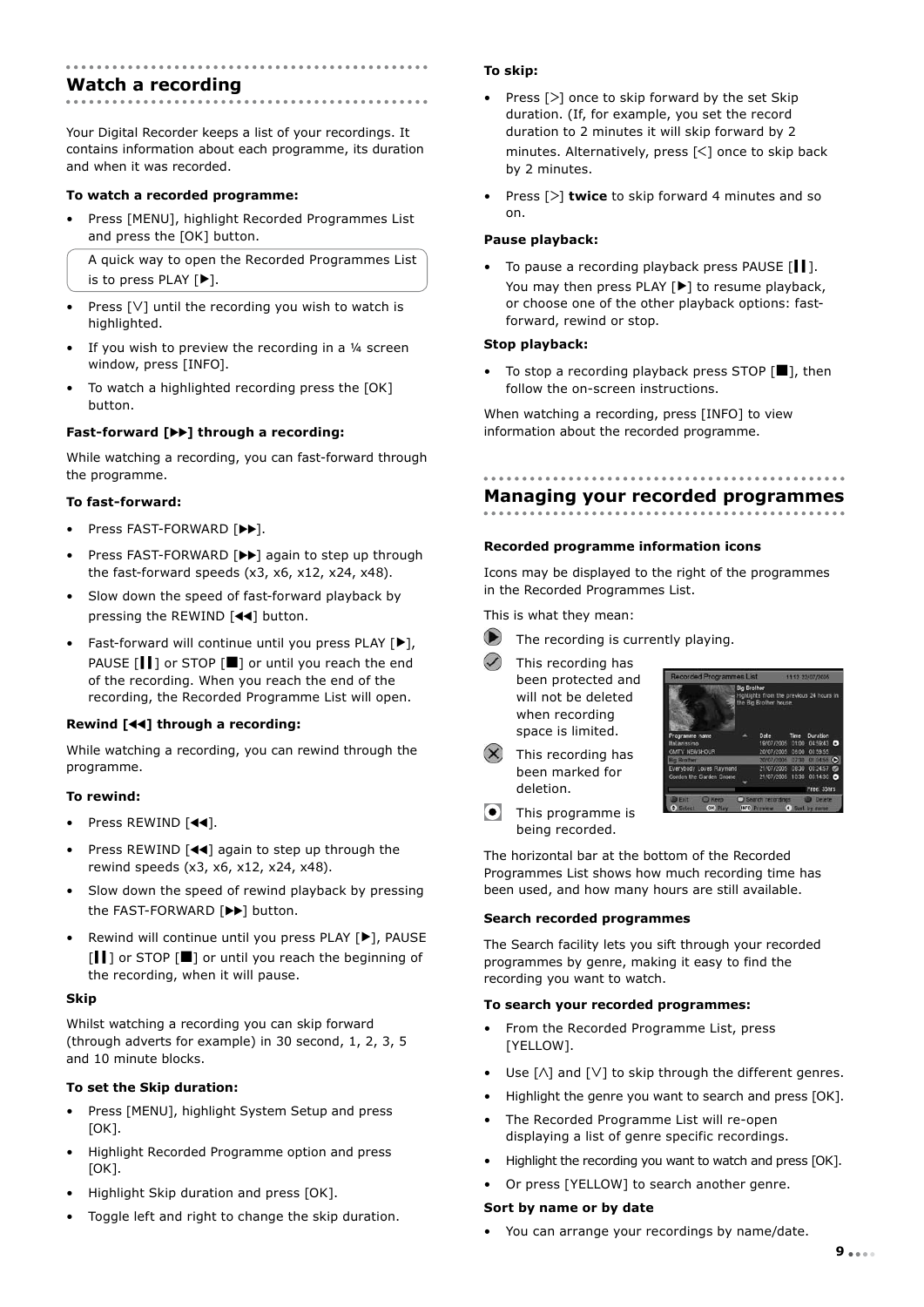• From the Recorded Programme List, use [ᐸ] and [>] to toggle between sort by name and sort by date.

When space on the hard disk becomes limited, the oldest unprotected recordings will be deleted to free up disk space.

#### **To protect a recording from deletion:**

- If you're not already in the Recorded Programme List, press [MENU] and then press [OK] or press PLAY [▶].
- Use  $[\wedge]$  and  $[\vee]$  to highlight the recording you want to protect from deletion and then press [GREEN].
- The  $\vee$  icon signifies that the recording is protected.

#### **To rename a recording:**

- Press [MENU], highlight System Setup and press  $[OK]$ .
- Highlight Recorded Programme option and press [OK].
- Highlight Rename Recorded Programme and press [OK]. The Edit screen will open.
- Use the on-screen keyboard to rename the recording and press [GREEN] to save.

#### **Delete a recording:**

- From the Recorded Programmes List, highlight the recording you want to delete and press [BLUE]. The  $(X)$  icon will appear next to the recording you want to delete.
- Press [EXIT]. The Confirm Delete menu will open.
- To confirm deletion, press [BLUE].

#### ---------------..............................

**Time-shifting**

Time-shifting, also known as "Pause live TV", lets you pause a broadcast programme and continue watching it later. The maximum length of time you can pause is 2 hours, the minimum is 10 seconds.

#### **Pause live TV:**

• While watching TV, press PAUSE [ $||$ ].

This will freeze the picture and sound and begin storing the programme. The Time-shifting banner will be displayed, indicating how long the programme has been paused.

Please note: While paused, you can watch in slow motion at 1/2, 1/4, 1/8 speed. To watch in slow motion press [BLUE].



#### **Resume watching a time-shifted programme:**

• Press PLAY [▶].

The paused programme will begin playing from the point of pausing.

#### **Fast-forward through time-shifted TV:**

While watching a time-shifted programme, you can fastforward it at speeds of x3, x6, x12, x24 and x48.

#### **To fast-forward:**

- Press FAST-FORWARD [ $\blacktriangleright$ ].
- Press FAST-FORWARD [>>] again to step up through the fast-forward speeds (x3, x6, x12, x24, x48).
- Slow down the speed of fast-forward playback by pressing REWIND [44].
- Fast-forward will continue until you press PLAY [▶], PAUSE [*|* | ] or STOP [■] or until you reach the end of the time-shifted TV, when it will stop time shifting and return to live TV.

#### **Rewind through time-shifted TV**

While watching a time-shifted programme you can rewind it at speeds of x3, x6, x12, x24, x48.

#### **To rewind:**

- Press REWIND [44].
- Press REWIND [44] again to step up through the rewind speeds (x3, x6, x12, x24, x48).
- Slow down the speed of rewind playback by pressing FAST-FORWARD [��].
- Rewind will continue until you press PLAY [▶], PAUSE [ $\blacksquare$ ] or STOP [ $\blacksquare$ ] or until you reach the beginning of the recording, when it will start to playback the time-shifted TV.

#### **Pause playback**

#### **To pause Time-shift TV:**

• Press PAUSE [▎▎]. You may then press [▶] to resume playback, or choose one of the other playback options: fast-forward, rewind, or stop.

#### **Stop Time-shifting and save the programme:**

- Press RECORD [<sup>0</sup>] and follow the on-screen instructions. (Any time-shifted programme will be added to the recording.)
- Press [▶] to continue watching the recording.

#### **Stop Time-shift recording without saving the recording:**

• Press STOP [�]. Tme-shifting will stop and return to live TV.

#### **Record Buffer**

The Recorder temporarily saves the programme you're watching in a "Buffer". The Buffer can store up to 2 hours of the channel you are watching. When you change channel, the Buffer is cleared and the Recorder starts saving the new channel to the Buffer.

#### **Rewind live TV/Instant Replay**

With up to two hours of the current channel stored in the Buffer, you can effectively 'Rewind live TV' - what you are doing is rewinding through the Buffer.

#### **To rewind live TV/Watch an instant replay:**

- Press [44]. The Digital Recorder will start rewinding live TV.
- Press  $[\blacktriangleright]$  when you reach the part you want to watch.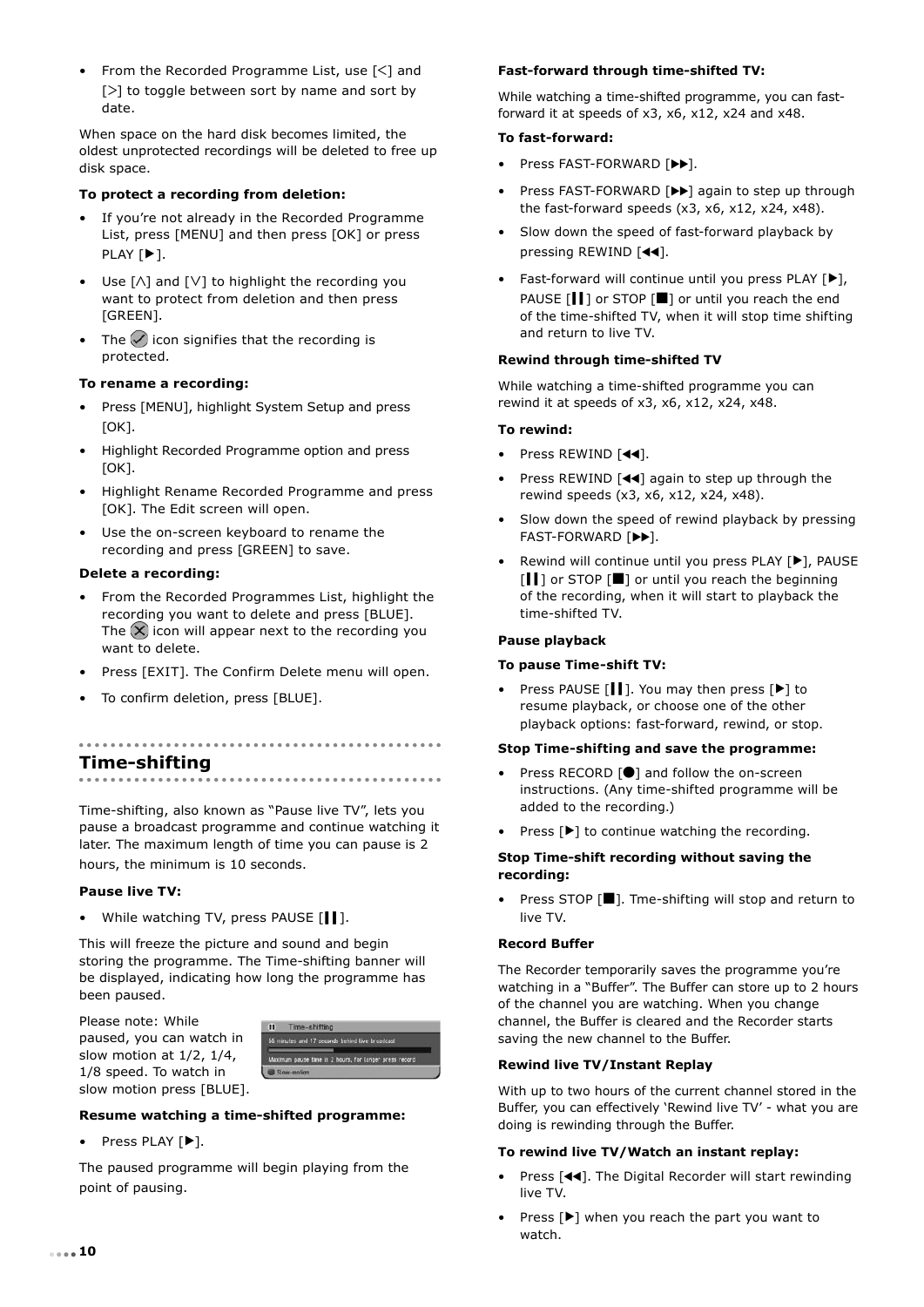## **Using Favourites**

The Favourites list lets you hop up and down a list of channels, ignoring those channels you rarely or never watch. You can have up to 10 Favourites lists.



To watch a channel that is not on your Favourites list, you must type its number

using the number buttons, or use the TV Guide, as  $[\wedge]$ and  $[V]$  will skip over any channels not in the active Favourites list.

#### **To use Favourites lists, you must start by creating one.**

- Press [MENU].
- Select the Favourites option and press [OK].
- Press [GREEN] to create a new list.
- Press [YELLOW] to edit the list.
- Use  $[\wedge]$  and  $[\vee]$  to highlight the channels you wish to add and press [OK] to add each channel. You can have up to 20 channels in each Favourites list.

#### **Please note: to switch between Favourites lists, access the Favourites option from the Main Menu, choose from the list and press [OK] to enable.**

#### **To rename a Favourites list:**

- To rename a list, use  $[\wedge]$  and  $[\vee]$  to highlight the list you want to rename and then press [YELLOW].
- Use [>] to select your Favourite list and then press [YELLOW] to rename.
- Using the on-screen keyboard, use  $[\wedge, \vee, \leq, \geq]$  to highlight the letters you want and press [OK] to confirm each selection.
- To save the list name, press [GREEN].
- To finish, press [MENU] or [EXIT].

#### **To delete a channel from a Favourites list:**

- Press [MENU].
- Highlight the Favourites option and press [OK].
- Highlight a Favourites list and then press the [YELLOW] button.
- Use [>] to select the stored Favourite channels and [ $\Lambda$ ] and [ $\lor$ ] to highlight the channel you want to delete.
- Press the [BLUE] button to delete the channel.

#### **To reorder a list of favourite channels:**

- Press [MENU].
- Highlight the Favourites option and press [OK].
- Highlight a Favourites list and press the [YELLOW] button.
- Use  $[>]$  to select the stored Favourite channels and [ $\Lambda$ ] and [ $\lor$ ] to highlight the channel you want to reorder.
- Press the [GREEN] button.
- Use  $[\wedge]$  and  $[\vee]$  to move the highlighted channel up or down the Favourite list.
- Press [OK] to confirm the change.

#### **To delete a Favourites list:**

• Highlight the list you want to delete and press [BLUE].

## **TV Setup: Television Type**

Television Type lets you tell the Digital Recorder whether you have a normal or widescreen TV.

- Press [MENU] to open the Main Menu.
- Highlight the System Setup option and press [OK].
- Press [OK] to select TV Setup option.
- To change the Television Type setting use the  $\lceil \leq \rceil$  or [>] buttons.
- If you have a widescreen TV choose 16:9 widescreen.
- If you have a normal 4:3 TV choose 4:3. (Selecting 16:9 on some normal televisions will cause distortion.)

#### **If you have a normal 4:3 TV, highlight the Widescreen option in the TV Setup menu and use [ᐳ] to personalise your viewing options.**

- **Letter Box** will show a black border top and bottom when watching a widescreen broadcast on a  $4.3$  TV
- **Centre cutout** will trim the left and right edges of the picture.





4:3 Letterbox 4:3 Centre cutout

#### **Setting the viewing Standard**

#### **Please note: The default Standard is RGB. If you're using a standard SCART lead, this setting provides the best picture quality.**

#### **To change the viewing Standard:**

- Press [MENU] to open the Main Menu.
- Highlight the System Setup option and press [OK].
- Press [OK] to select TV Setup option.
- Use [V] to highlight Standard.
- If you have a RCA connector, set the Standard to CVBS.
- If your TV supports S-Video, set the Standard to Svideo.

#### **Please note: the RGB setting offers the best picture quality.**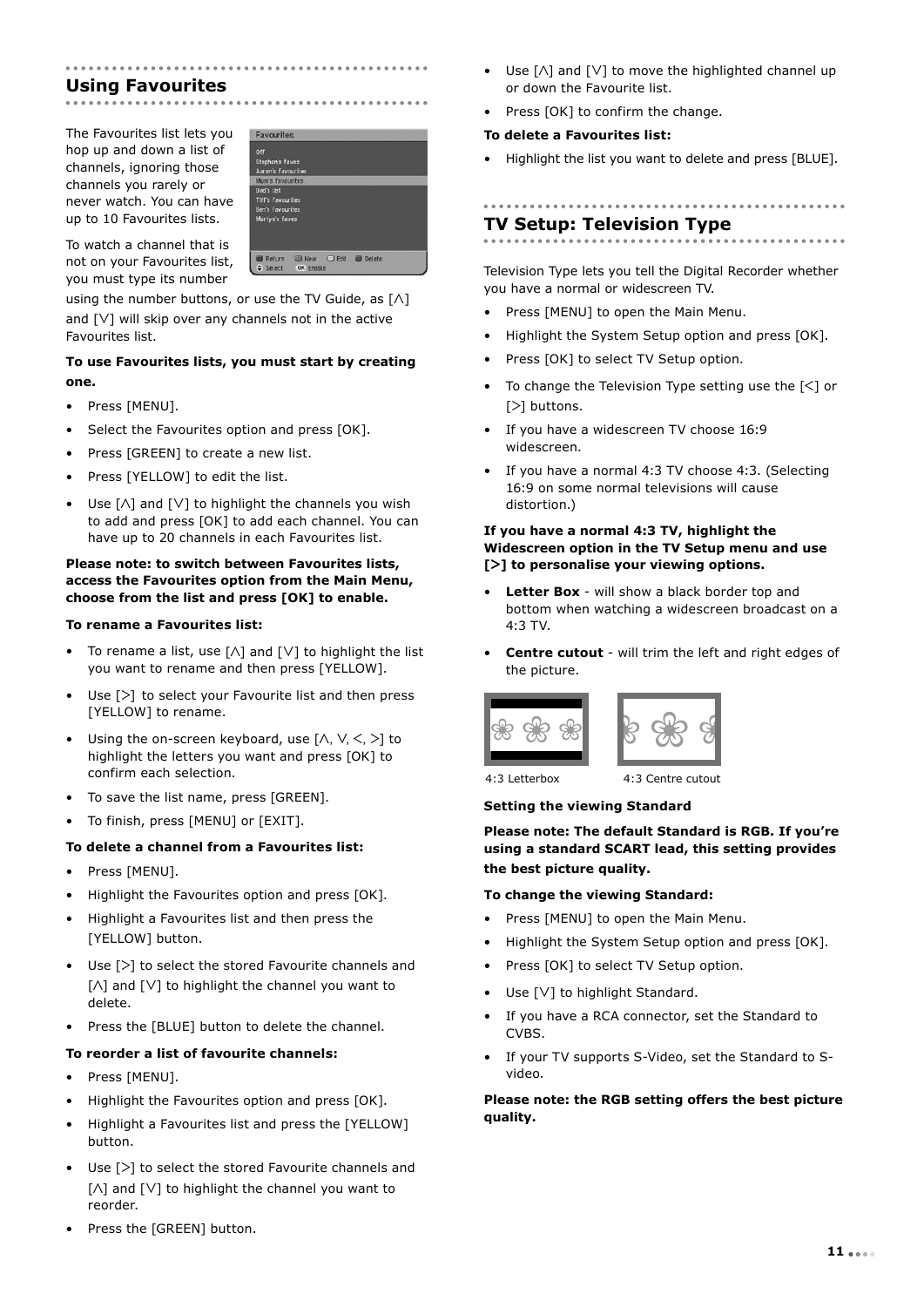# **Channel Setup and Channel Organiser**

The Channel Setup menu lets you organise your channels, set Parental Controls and scan for new channels.

The Channel Organiser lists the channels available on your Digital TV service.

| Channel organiser |  |
|-------------------|--|
| Parental control  |  |
| Channel tuning    |  |

**Channel Organiser** 

**CN** 016 **UKTVGold** The Hits<br>UKTV Bright

 $018$ 019 020<br>021 ftn $TMF$ 022 **Ideal World** 

023 bid tv C Reor C Select OK To View

#### **To organise your channels:**

- Press [MENU] to access the Main Menu.
- Highlight the System Setup option and press  $[OK]$ .
- Press [V] to highlight Channel Setup. Press [OK].
- Highlight Channel Organiser and press [OK].
- To delete a channel, press [BLUE]. (**You will be asked for a PIN - the default is 0000.**)
- To change the order of a channel, press [GREEN], then move it using  $[\wedge]$  and  $[\vee]$ . To save its position, press [OK].
- To go back to the Main Menu, press [MENU] three times.
- To leave the Main Menu completely, press [EXIT].

#### **To Rename a channel:**

- Press [MENU] to access the Main Menu.
- Highlight the System Setup option and press [OK].
- Press [V] to highlight Channel Setup. Press [OK].
- Highlight Channel Organiser and press [OK].
- Highlight the channel you want to rename and press [YELLOW].
- Rename the channel using the on-screen keyboard.
- Press [GREEN] to save.

Press and hold  $[\wedge]$  or  $[\vee]$  to page up and page down.

**Please note: your Digital Recorder is constantly searching for new channels, and channels that no longer transmit programmes. Channels that no longer transmit will be marked DEL and should be deleted. To delete a channel, see the Channel Setup and Channel Organiser section.** 

#### **Using parental controls to block channels** . . . . . . . . . . . . . . . . . .

The Parental Control feature allows you to lock or unlock programmes or change the censorship options (where available) using a PIN.

#### **Please note: this feature only works when the broadcaster transmits censorship information.**

#### **To set up Parental Control:**

- Press [MENU] to access the Main Menu.
- Highlight the System Setup option and press [OK].
- Use [V] to highlight Channel Setup then press [OK].
- Choose the Parental Control option.
- Type in your PIN **the default PIN is 0000**.
- Use  $[\leq]$  and  $[\geq]$  to change the Censorship level. These settings affect the entire service on your Digital Recorder. To lock or unlock individual channels, see below.

#### **The parental control options are:**

- $\circ$  will block all channels
- 18 will block programmes with an age rating of 18+
- 15 will block programmes with an age rating of 15+
- 12 will block programmes with an age rating of 12+
- **6** will block programmes with an age rating of 6+
- **Off** will not block any channels

**Please note: when you record a PIN protected programme, the recording is accessible to all users and is not PIN protected.**



When a programme being broadcast is blocked by the

Parental Control setup, you can override the settings and watch the programme by entering your PIN.

#### **Changing your PIN:**

• To set or change your PIN, choose the Change PIN option from the Parental Control menu and follow on-screen instructions.

| <b>Parental Control</b> |            |          |  |
|-------------------------|------------|----------|--|
| Censorship              |            |          |  |
| Change PIN              |            |          |  |
| Lock/unlock channels    |            |          |  |
| Return                  | (b) Change | ≑ Select |  |

G

**In** 

Return # Select OK Lock/unlock

Lock/Unlock Channels Name 016 QVC<br>017 UKTVGold

 $018$ The Hit UKTV Bright ideas

 $021$  $025$ **Ideal World** bid t

#### **Lock/unlock individual channels:**

- On the Parental Control menu, choose the Lock/Unlock Channels option and press [OK].
- Use [ $\Lambda$ ] and [ $\lor$ ] to highlight the channel you wish to lock or unlock.
- Press [OK] to switch between the Lock/Unlock settings.

**If you forget your PIN, please refer to the instructions in the General Problem Solving section at the rear of this guide.**

| on. |  |  |           |
|-----|--|--|-----------|
|     |  |  |           |
|     |  |  |           |
|     |  |  | $\bullet$ |
|     |  |  |           |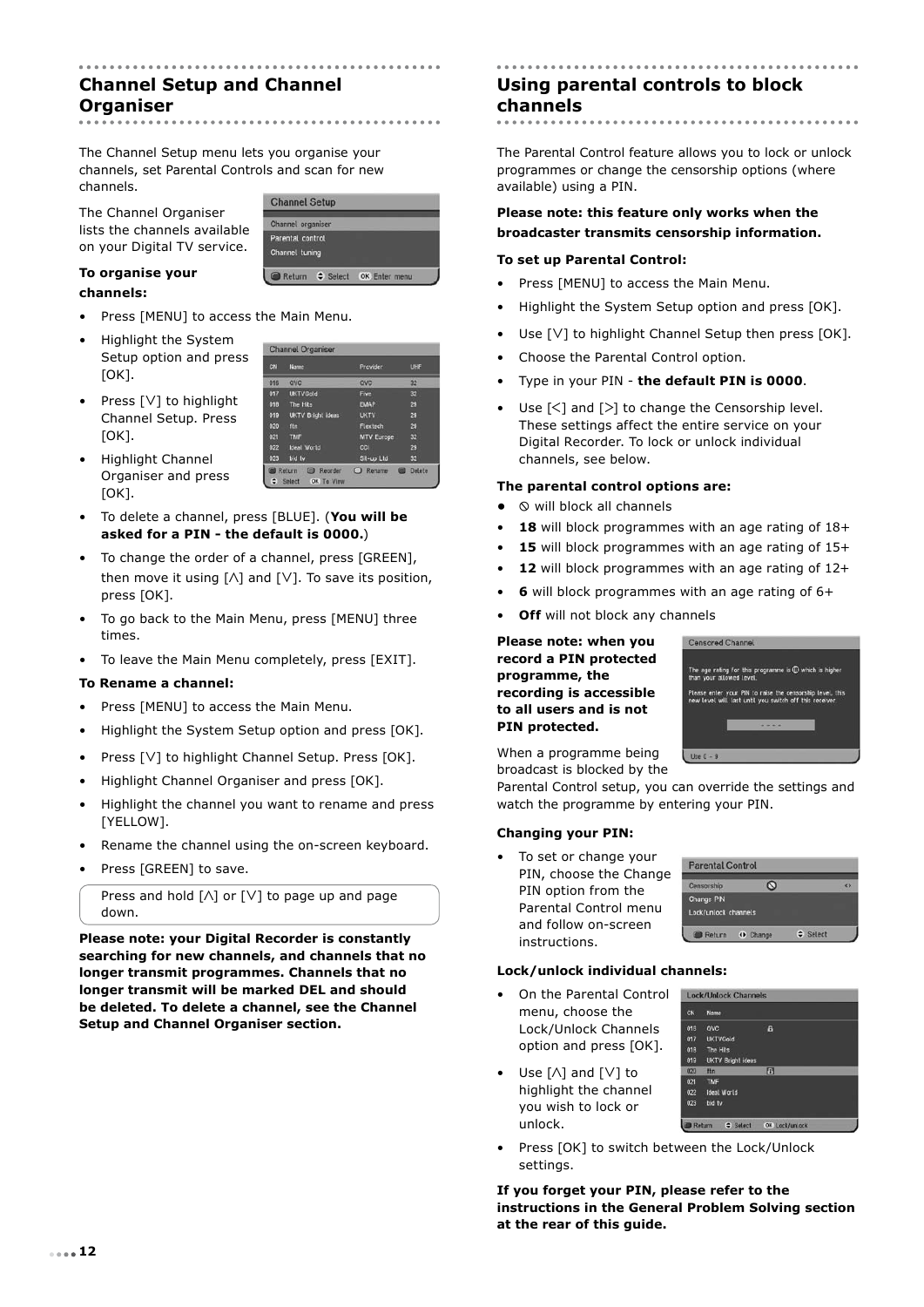**Please note: to reactivate the channel block, switch your Digital Recorder to Standby and then back on.**

# **Channel Tuning - scanning for channels**

You can check for new channels at any time using the Channel Tuning menu.



#### **To access Channel Tuning:**

- Press [MENU].
- Highlight the System Setup option and press [OK].
- Use [ $V$ ] to highlight the Channel Setup option and press [OK].
- Choose Channel Tuning.

#### **Full Scan Add New**

**Channels** scans the air waves for new channels and adds them to your line up. If you cancel this operation part way through, you will keep your existing channels.

| CN         | Name               | Provider         | Type                  |
|------------|--------------------|------------------|-----------------------|
| 094        | talkSPORT          | talkSPORT        | ◚                     |
| 095        | 3 <sup>c</sup>     | Score Digital    | $\bullet$             |
|            | 096 Premier Radio  | London Christian | $\boldsymbol{\sigma}$ |
| 701        | 701                | <b>BBC</b>       | TV                    |
| 702        | 702                | BBC:             | <b>TV</b>             |
| 703        | 703                | <b>BBC</b>       | TV                    |
|            | 704 4TVInteractive | <b>BBC</b>       | Œ                     |
| 705        | 705                | Channel 4 TV     | TV                    |
| <b>OSK</b> |                    |                  | 10096                 |

**Full Scan Replace Existing Channels** deletes your current channel line up, then scans the airwaves for new channels and creates a new line up. If you cancel this operation part way through, you will lose all channels and will need to repeat the tuning process.

**Languages and Subtitles**

#### **Using Subtitles:**

Many programmes are broadcast with subtitles, sometimes in a choice of languages.

#### **To switch Subtitles on:**

- Press [MENU].
- Selected Languages and press [OK].

Use  $[\leq]$  and  $[\geq]$  to switch Subtitles on

Subtitles **ENG** OFF Exit C Select OK Accept

and then press [OK]. **Please note: If you switch Subtitles on in the Main Menu, you can temporarily disable them by pressing [SUB] on your remote and following the on-screen instructions. If you haven't activated Subtitles in the Main Menu, you can display them,** 

**following on-screen instructions.**

**for individual channels, by pressing [SUB] and** 

Some programmes are broadcast in more than one language. When alternative languages are available, they will be displayed in the Audio menu.

- Press [MENU].
- Use [V] to highlight Languages. Press [OK].
- Use [V] to highlight Audio language for current programme and press [OK].
- Use  $[\leq]$  and  $[\geq]$  to select the desired language.
- Press [OK] to confirm your choice.

# **Using Interactive TV and Teletext**

Your Digital Recorder gives you full access to Interactive TV and Teletext.

Teletext is available on certain channels, and there is a dedicated Teletext channel - see your TV Guide for more information.

• To see the Teletext service on the channel you are watching, press [TEXT].

Interactive TV lets you interact with some TV programmes and channels. When a programme is interactive, the broadcasters' interactive symbol will be displayed on-screen.

- To access Interactive TV, press [RED] on your remote control.
- To use the service, you will need to use the colour buttons on your remote. See on-screen instructions for which buttons to press.

# **Product technical specification**

Digital terrestrial TV receiver. Fully DVB-compliant. Due to continued product improvement, this specification may change without notice.

| <b>UHF Channel</b> | 474MHz - 858MHz                     |
|--------------------|-------------------------------------|
|                    | Channel 21-69                       |
|                    | -75 to -20 dBm                      |
|                    | Bandwidth 8 MHz                     |
| VHF *              | 174 MHz - 230 MHz                   |
|                    | Bandwidth 7/8 MHz                   |
| DVB compatible     | ETS 300 744                         |
| Decoding           | MPEG2 compatible (DVB/Main          |
|                    | profile@Main level)                 |
| Video              | $1.5 \sim 15$ Mb/s (720 x 576)      |
| Audio              | MPEG2 - Musicam (layer 1&2)         |
|                    | (32,44.1,48 kHz)                    |
| Symbol rate        | $2 \sim 40$ Mbaud                   |
| Power              | 240 volts AC mains                  |
| Power consumption  | 18 watts typical - 30 watts         |
|                    | (maximum)                           |
| RF connection      | IEC connector 169-2 (female),       |
|                    | 9.5mm diam.                         |
| TV connection      | <b>SCART</b>                        |
|                    | Composite/RGB/S-video + audio       |
|                    | (stereo)                            |
| Power connection   | Moulded figure 8 connector (IEC-320 |
|                    | Type C7)                            |
| Accessories        | Power cable, remote control, 2      |
|                    | AAA/LR03 batteries, RF cable, SCART |
|                    | cable, user quide                   |
|                    |                                     |

The product complies with the following European Council Directives: 73/23/EEC (the Low Voltage Directive) as amended; 89/336/EEC (the EMC Directive) as amended. Made in EU

\* Selected models only.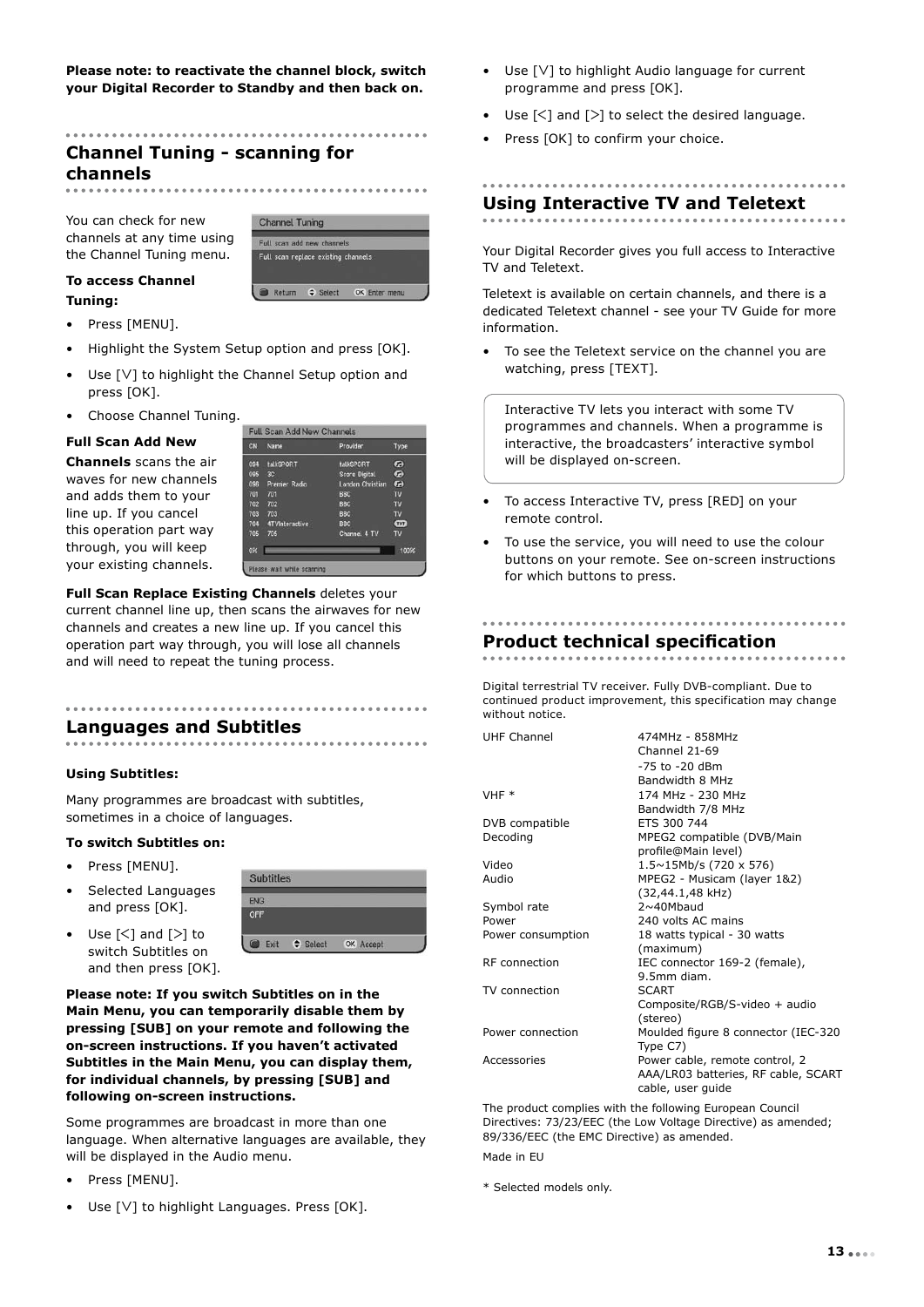# **Understanding the messages on your Digital Recorder**

| <b>Message</b>                                                                                                             | <b>Possible cause</b>                                                                                                                                                                    | What to do                                                                                                                                                                                                                                                                                                                       |
|----------------------------------------------------------------------------------------------------------------------------|------------------------------------------------------------------------------------------------------------------------------------------------------------------------------------------|----------------------------------------------------------------------------------------------------------------------------------------------------------------------------------------------------------------------------------------------------------------------------------------------------------------------------------|
| No Channels.                                                                                                               | No channels have been stored on the<br>Digital Recorder.                                                                                                                                 | The Digital Recorder needs to be tuned into the<br>available broadcasts. See the section: Channel<br>Setup - scanning for channels.                                                                                                                                                                                              |
| Encrypted channel.                                                                                                         | The channel may have been<br>$\bullet$<br>encrypted by the broadcaster.                                                                                                                  | Try switching to a different channel.<br>$\bullet$<br>Insert your Pay TV card if applicable.<br>$\bullet$                                                                                                                                                                                                                        |
| No signal.                                                                                                                 | Your TV aerial may not be properly<br>connected. The signal from your aerial<br>may be too high or too low or distorted<br>by something between your aerial and<br>the Digital Recorder. | Check your aerial and any connections between<br>the aerial and the Digital Recorder. Try re-scanning<br>the channels (see Channel Tuning - scanning for<br>channels). You may need to consult an aerial<br>installer.                                                                                                           |
| No channel/No channels<br>added.                                                                                           | Your Digital Recorder was unable to<br>detect and decode any digital channels<br>during installation.                                                                                    | Check all of the aerial connections. Check that the<br>digital signal is available in your area. For more<br>information about digital TV reception, see the<br>Helpline details section towards the rear of this<br>quide.                                                                                                      |
| Censored channel/Locked<br>channel.                                                                                        | The channel has been censored or<br>locked by the Parental Control settings.                                                                                                             | Enter your PIN to view channel.                                                                                                                                                                                                                                                                                                  |
| The programme filing<br>system is not ready at<br>present. This may not be a<br>fault and may only cause a<br>brief delay. | The hard drive needs reformatting.                                                                                                                                                       | To re-format the hard drive:<br>Press [MENU]. Select the Recorded Programmes<br>List and press [OK]. Enter 4565 on the remote<br>control. When the PVR Setup Menu opens, press<br>[OK]. Press [OK] again and follow the on-screen<br>instructions.<br>Please note: reformatting the hard drive will<br>remove all your settings. |

# **General problem solving**

| <b>What happens</b>                                                                     | What to do                                                                                                                                                                                                                                                                                                                                                                                                                                                                                                                                                                                                                                                                                                                                                                                                                     |
|-----------------------------------------------------------------------------------------|--------------------------------------------------------------------------------------------------------------------------------------------------------------------------------------------------------------------------------------------------------------------------------------------------------------------------------------------------------------------------------------------------------------------------------------------------------------------------------------------------------------------------------------------------------------------------------------------------------------------------------------------------------------------------------------------------------------------------------------------------------------------------------------------------------------------------------|
| You cannot see the opening<br>picture (Press OK to Start)<br>from the Digital Recorder. | Select the AV channel using the button on your TV remote marked AV, EXT, TV/AV, O/E<br>$\bullet$<br>or a $\boxplus$ symbol, or refer to your TV manual.<br>Ensure both ends of your SCART cable are firmly connected to the relevant sockets.<br>Make sure you followed the Setting up your Digital Recorder instructions correctly.<br>$\bullet$                                                                                                                                                                                                                                                                                                                                                                                                                                                                              |
| Your Remote control isn't<br>working.                                                   | Make sure you are pointing the remote control directly at your Digital Recorder and<br>$\bullet$<br>that nothing is in the way. Check the batteries are in the right way round. Try replacing<br>the batteries.                                                                                                                                                                                                                                                                                                                                                                                                                                                                                                                                                                                                                |
| The Digital Recorder does<br>not seem to work/there is<br>nothing shown on the TV.      | Is the green power light on?<br>If No:<br>Press the $[\mathbf{\Theta}]$ button on your remote control.<br>$\bullet$<br>Make sure that all cables are firmly connected to the Digital Recorder and TV/VCR.<br>$\bullet$<br>Check that the Digital Recorder is properly plugged in to the power supply.<br>$\bullet$<br>If Yes:<br>Check you have the correct channel selected on your TV.<br>Check all cables are correctly attached.<br>$\bullet$<br>If a VCR/DVD is connected to the Digital Recorder, ensure it is switched off.<br>Check if your VCR/DVD is causing the problem by disconnecting the VCR/DVD.                                                                                                                                                                                                               |
| The picture and/or sound<br>keeps breaking up.                                          | There are several possible causes of this type of problem: your signal may be weak, you<br>may have an old, low-performance or damaged aerial. Or the cable between your aerial<br>and TV may be damaged.<br>Check for any obvious damage to the aerial and cables and make sure that the<br>connectors are properly fitted. If this does not work, have your installation checked<br>by a professional; your aerial may provide a better signal if it is relocated. Note: older<br>aerials and indoor aerials aren't as effective as new outdoor/roof aerials. Alternatively,<br>try using a signal amplifier/booster to improve reception.<br>Check the digital TV coverage in your area - for more information about digital TV<br>$\bullet$<br>reception, see the Helpline details section towards the rear of this quide. |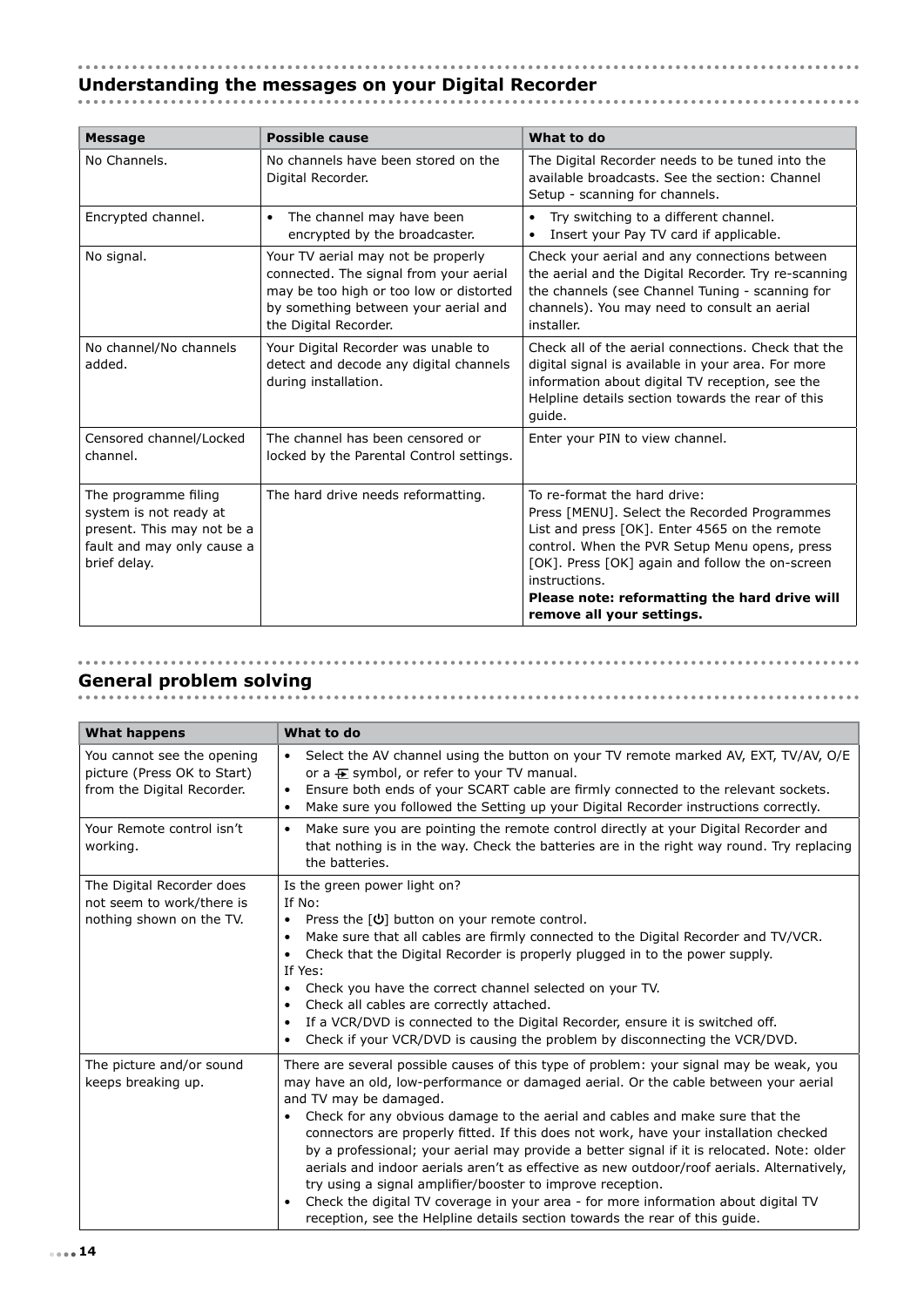| <b>What happens</b>                                                                                                                                                                                                                                                                                                                       | What to do                                                                                                                                                                                                                                                                                                                                                                                                                                                                                                                                                                                                                        |
|-------------------------------------------------------------------------------------------------------------------------------------------------------------------------------------------------------------------------------------------------------------------------------------------------------------------------------------------|-----------------------------------------------------------------------------------------------------------------------------------------------------------------------------------------------------------------------------------------------------------------------------------------------------------------------------------------------------------------------------------------------------------------------------------------------------------------------------------------------------------------------------------------------------------------------------------------------------------------------------------|
| You are missing some<br>channels.                                                                                                                                                                                                                                                                                                         | Some TV channels are not available in every area. For more information about digital<br>TV reception, see the Helpline details section towards the rear of this guide.<br>Your signal may be weak. Have your installation checked by a professional; your<br>$\bullet$<br>aerial may provide a better signal if it is relocated. Note: older aerials and indoor<br>aerials aren't as effective as new outdoor/roof aerials. Alternatively, try using a signal<br>amplifier/booster to improve reception.<br>You may need to re-scan the digital channels. Please refer to the section: Channel<br>Tuning - Scanning for Channels. |
| You cannot see digital<br>channels after you have<br>moved your Digital Recorder<br>to a different house.                                                                                                                                                                                                                                 | Scan for channels again. Please refer to the section: Channel Tuning - Scanning for<br>$\bullet$<br>Channels.<br>It is possible that the aerial at your new house is not adequate to receive digital TV<br>$\bullet$<br>or that there is a poor signal in your area. For more information about digital TV<br>reception, see the Helpline details section towards the rear of this guide.                                                                                                                                                                                                                                         |
| Subtitles do not appear<br>although they are set to 'on'.                                                                                                                                                                                                                                                                                 | $\bullet$<br>Some programmes are transmitted without subtitles.                                                                                                                                                                                                                                                                                                                                                                                                                                                                                                                                                                   |
| The picture appears to be<br>'squashed' or 'cut off'.                                                                                                                                                                                                                                                                                     | Make sure your TV settings are correct. Please refer to the section: TV Setup:<br>$\bullet$<br>Television Type.                                                                                                                                                                                                                                                                                                                                                                                                                                                                                                                   |
| I forgot to plug in the aerial<br>when I set up the Digital<br>Recorder.                                                                                                                                                                                                                                                                  | Switch off your Digital Recorder at the mains supply. Plug in the aerial. Switch the<br>$\bullet$<br>Digital Recorder mains supply back on. Please refer to the section: Channel Tuning<br>- Scanning for Channels.                                                                                                                                                                                                                                                                                                                                                                                                               |
| You've lost previously<br>$\bullet$<br>scanned channels or lost<br><b>BBCi/Teletext and Full</b><br>Scan Replace Existing<br>Channels hasn't resolved<br>the problem.<br>The audio has changed<br>$\bullet$<br>and peoples voices are<br>now very deep.<br>A red 'del' sign has<br>$\bullet$<br>appeared next to a<br>channel in the EPG. | A Software Reset will resolve these issues.<br>To initiate a Software Reset:<br>Press [MENU]. Highlight System Setup and press [OK]. Highlight Software Reset and<br>press [OK]. Press [OK] to confirm Software Reset.<br>When the Digital Recorder shuts down, switch it off at the mains and leave it for 10<br>$\bullet$<br>seconds before switching it back on. After you switch the Digital Recorder on, press<br>[OK] when prompted and the Digital Recorder will automatically scan for channels.<br>Please note: you will lose all your previous settings when you reset the software.                                    |
| You can't receive your Pay<br>TV channels. (Applies only to<br>models with a card slot).                                                                                                                                                                                                                                                  | Check your smartcard is inserted the right way round.<br>$\bullet$<br>Make sure you've registered your card.<br>$\bullet$<br>If the card was used on a previous Digital Recorder, you need to re-register the card<br>$\bullet$<br>for your new Digital Recorder.<br>Check the reception in your area.<br>If your aerial is old or indoors, you may need to upgrade it to a new roof aerial.                                                                                                                                                                                                                                      |
| You made a video recording<br>of a digital channel and all or<br>part of the programme was<br>not recorded.                                                                                                                                                                                                                               | Make sure your VCR is properly connected.<br>$\bullet$<br>Make sure your Digital Recorder was set to the channel you wanted to record.<br>$\bullet$<br>Switch the VCR to the appropriate AV input.<br>$\bullet$                                                                                                                                                                                                                                                                                                                                                                                                                   |
| You have forgotten your PIN.                                                                                                                                                                                                                                                                                                              | Press [MENU]. Highlight Software Setup and press [OK]. Select Software Reset and<br>$\bullet$<br>press [OK]. Press [OK] again to proceed with the software reset.<br>When the Digital Recorder shuts down, switch it off at the mains and leave it for 10<br>$\bullet$<br>seconds before switching it back on. After you switch the Digital Recorder on, press<br>[OK] when prompted and the Digital Recorder will automatically scan for channels.<br>Please note: you will lose all your previous settings when you reset the software.                                                                                         |
| You tried to delete a<br>programme from the<br>Recorded Programme List<br>and the Digital Recorder<br>froze.                                                                                                                                                                                                                              | There are two ways to resolve this issue.<br>Try unplugging the Digital Recorder at the mains and then switching it back on.<br>$\bullet$<br>If this doesn't work, you'll have to re-format the hard drive.<br>To re-format the hard drive:<br>Press [MENU]. Select the Recorded Programmes List and press [OK]. Enter 4565 on<br>the remote control. When the PVR Setup Menu opens, press [OK]. Press [OK] again<br>and follow the on-screen instructions.<br>Please note: reformatting will remove all your settings and recordings.                                                                                            |